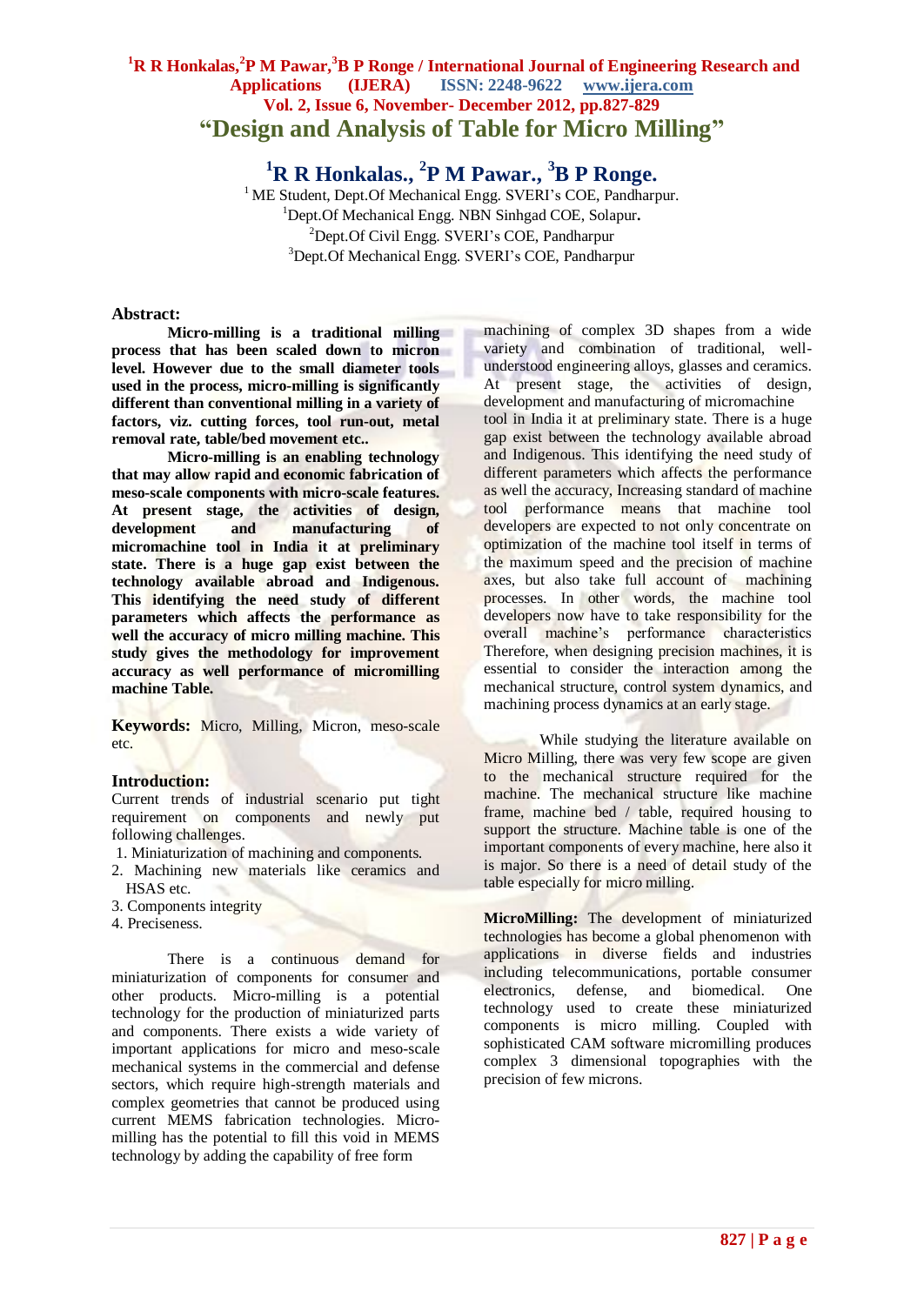# **<sup>1</sup>R R Honkalas, 2 P M Pawar,<sup>3</sup>B P Ronge / International Journal of Engineering Research and Applications (IJERA) ISSN: 2248-9622 www.ijera.com Vol. 2, Issue 6, November- December 2012, pp.827-829**



**Fig.1. Micromilling Machine**

#### **Performance affecting Parameters of Table:**

Following are the various categories of affecting parameters through performance as well accuracy of table for micro milling machine will be affects.

- **A. Direction of Motion of sliding:**
- **Straight Line Guides**
- Circular Guides
- **B. Shapes of Guides:**
- **Flat Guide**
- Conical Guide
- Combination Guide
- Dovetail guide
- Cylindrical Guide
- **C. Material:**
- $C.I$
- **Steel**
- Plastic
- Reinforced Concrete
- **D. Frictional Behavior:**
- **Sliding Friction**
- **Rolling Friction**
- a. Recirculating Ball Screw 1. Profile of Thread
- 2. Surface Finish
- 3. Material Use
- Combination of rolling and sliding friction.
- **E. System of Lubrication:**
- Boundary
- Hydrodynamic
	- a. full
	- b. partial
- Hydrostatic
	- a. Up to partial pressure
	- b. Above critical pressure
		- Lubrication Free

# **F. Construction:**

- Fabricated or Welded
- Integral construction

All above are the in general parameters of performance affecting for micro milling machine table. But when studding in microns also have to consider following associated detail parameters in tabular format.

| <b>Table Geometry</b> | <b>Vibration</b> | <b>Motion</b> |  |  |
|-----------------------|------------------|---------------|--|--|
|                       | <b>Isolation</b> | <b>Type</b>   |  |  |
| Weight                | οf<br>Type       | Linear        |  |  |
|                       | Damper           |               |  |  |
| Moment of Inertia     | No.<br>of        | X-Axis        |  |  |
|                       | Dampers          |               |  |  |
| <b>Size</b>           |                  | Y-Axis        |  |  |
| Shape                 |                  | Z-Axis        |  |  |
| $T_2$ kla $1$ 1       |                  |               |  |  |

**Table 1.1**

| <b>Transmission</b> | <b>Nature</b><br>of |
|---------------------|---------------------|
| System              | Motion of           |
|                     | Guide               |
| Mechanical          | Drives for          |
|                     | providing           |
|                     | rotating            |
|                     | movement            |
| Electrical          | <b>a.Rack</b> and   |
|                     | Pinion              |
| Pneumatic           | <b>b.Slider</b>     |
|                     | Crank               |
| Hydraulic           | c.Screw             |
|                     | and Nut             |
|                     | <b>d</b> .Crank     |
|                     | and rocker          |
|                     | etc.                |
|                     | e.Drives            |
|                     | for                 |
|                     | producing           |
|                     | rectilinear         |
|                     | motion              |
|                     |                     |

**Table 1.2**

| <b>Bearing</b>        | <b>Hydraul</b><br>ic<br>system | Electro-<br>nic<br>system | <b>Electrical</b><br>system |
|-----------------------|--------------------------------|---------------------------|-----------------------------|
| Type                  | Tank<br>Capacity               | Sensor                    | Type<br>of<br>Motor         |
| Backlash<br>and Error | Oil<br>Pressure                | Transduce<br>rs           | Power<br>Requireme<br>nt    |
| Max.Runo<br>ut        |                                |                           |                             |
| Material              |                                |                           |                             |

**Table 1.3**

By studing all above detail parameters will get remedies in the micromilling machine, can design the micro milling machine with new optimized design parameters.

**FEM Analysis of Micro Milling Machine Slides:**  With the help of FEM analysis will try to find out, the weakest section and most stressed part of the table.